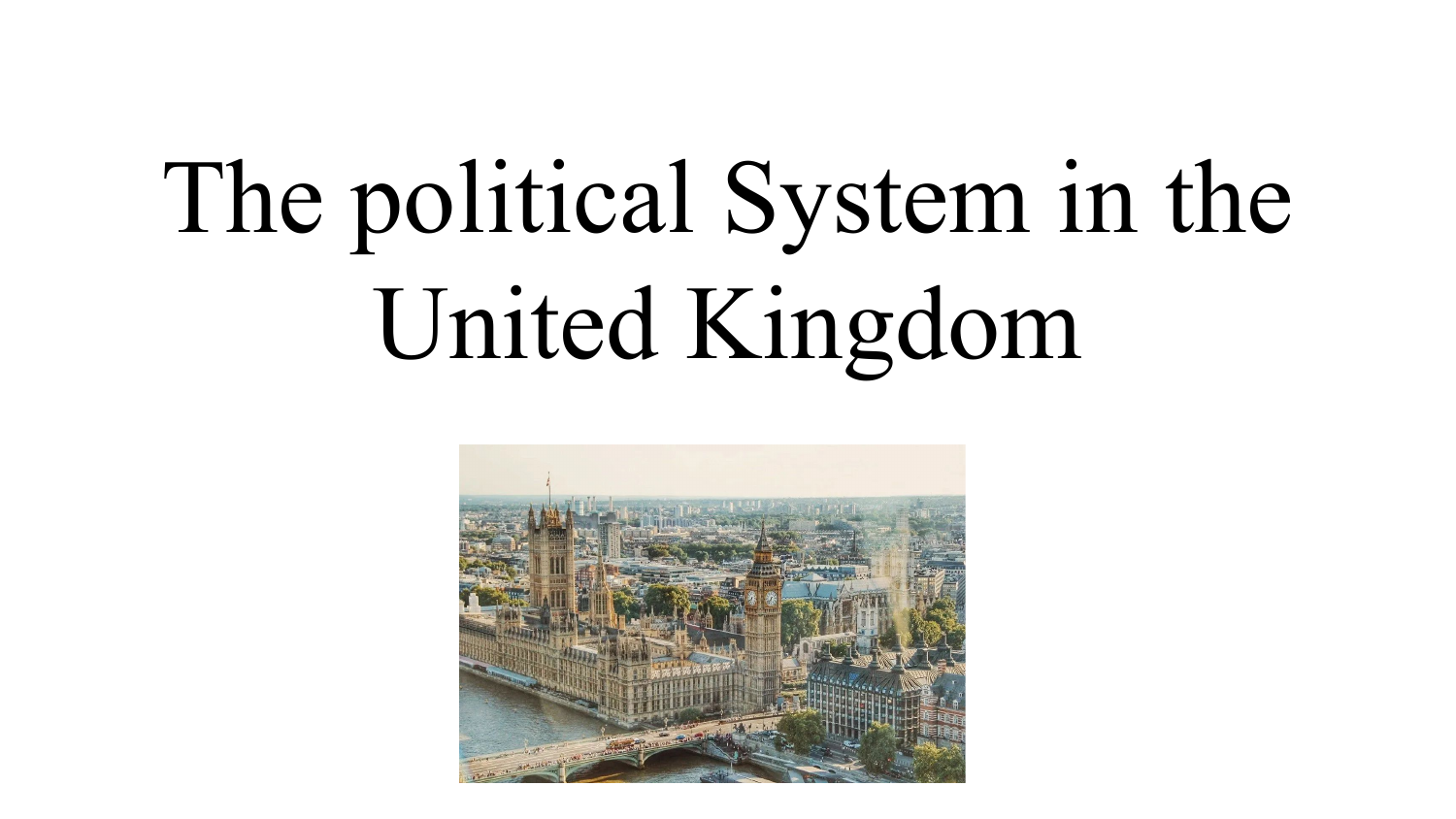British politics can seem very confusing – there are lots of different political parties and branches of government, and even though we have a monarchy we are also a democracy.

Is the Queen in charge of the UK?

Sort of. The United Kingdom is a parliamentary democracy under a constitutional monarchy. This means that while a monarch – in this case, Queen Elizabeth II – is the head of state, she is not the head of government. She does not get to make most of the decisions about how the government is run; that job belongs to the Prime Minister, or PM.

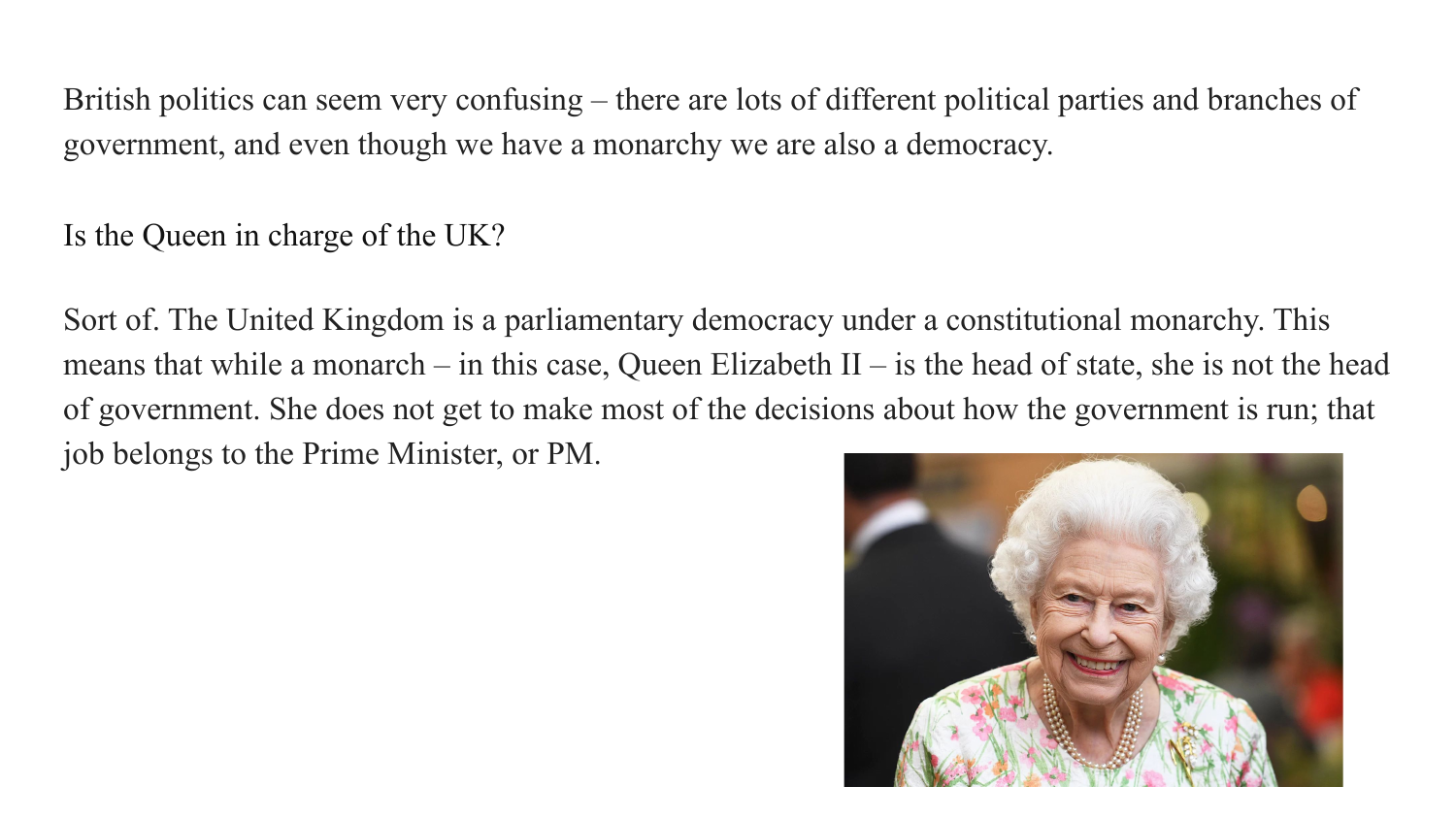## The Politics of Britain is divided into two houses -

The House of Lords is **the second chamber of the UK Parliament**. It is independent from, and complements the work of, the elected House of Commons. The Lords shares the task of making and shaping laws and checking and challenging the work of the government.

The **House of Commons** is the democratically elected house of the **UK** Parliament, responsible for making laws and checking the work of **Government**.